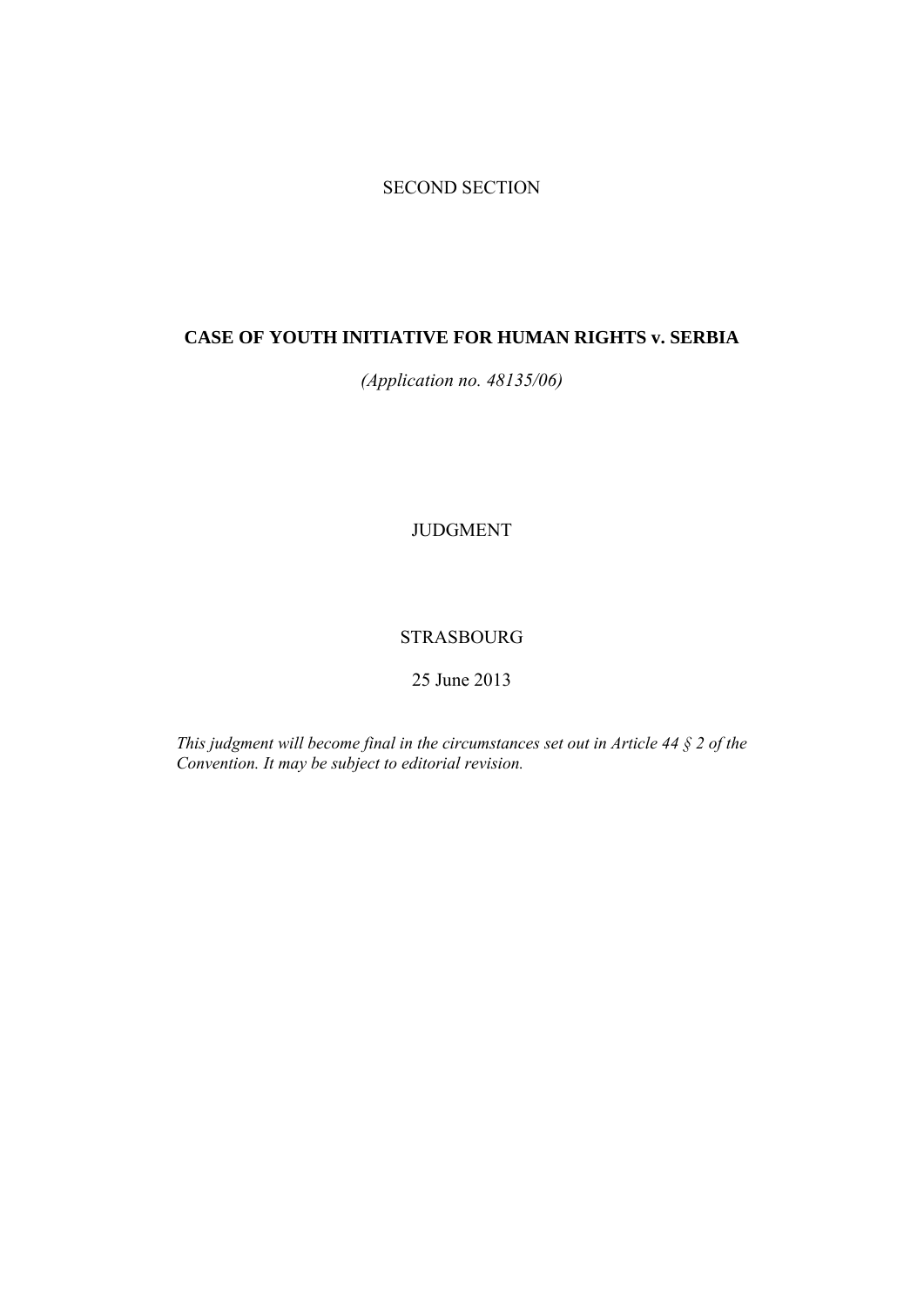### **In the case of Youth Initiative for Human Rights v. Serbia,**

The European Court of Human Rights (Second Section), sitting as a Chamber composed of:

 Guido Raimondi, *President,*  Peer Lorenzen, Dragoljub Popović, András Sajó, Nebojša Vučinić, Paulo Pinto de Albuquerque, Helen Keller, *judges,*

and Stanley Naismith, *Section Registrar,*

Having deliberated in private on 28 May 2013,

Delivers the following judgment, which was adopted on that date:

## PROCEDURE

1. The case originated in an application (no. 48135/06) against the Republic of Serbia lodged with the Court under Article 34 of the Convention for the Protection of Human Rights and Fundamental Freedoms ("the Convention") by a non-governmental organisation based in Belgrade, Youth Initiative for Human Rights ("the applicant"), on 29 November 2006.

2. The applicant was represented by Ms T. Drobnjak, a lawyer practising in Belgrade. The Serbian Government ("the Government") were represented by their Agent, Mr S. Carić.

3. The applicant complained, under Articles 6 and 10 of the Convention, about a refusal of the intelligence agency of Serbia to provide it with certain information concerning electronic surveillance, notwithstanding a final and binding decision of the Information Commissioner in its favour.

4. On 15 September 2010 the application was communicated to the Government. It was also decided to rule on the admissibility and merits of the application at the same time (Article 29  $\S$  1).

## THE FACTS

### I. THE CIRCUMSTANCES OF THE CASE

5. The applicant is a non-governmental organisation set up in 2003 and based in Belgrade. It monitors the implementation of transitional laws with a view to ensuring respect for human rights, democracy and the rule of law.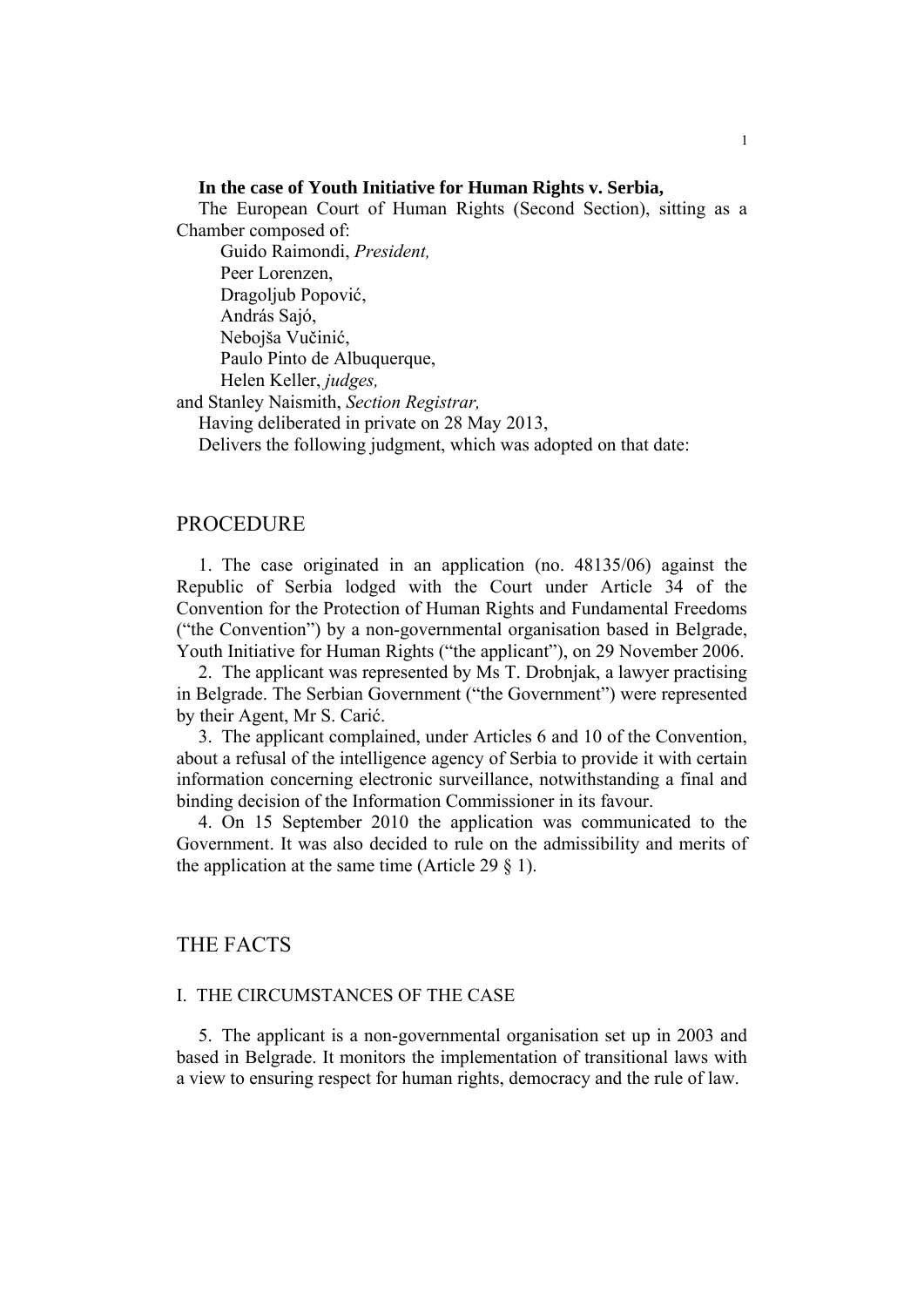6. On 31 October 2005 the applicant requested the intelligence agency of Serbia (*Bezbednosno-informativna agencija*) to inform it how many people had been subjected to electronic surveillance by that agency in 2005.

7. On 4 November 2005 the agency refused the request, relying thereby on section 9(5) of the Freedom of Information Act 2004.

8. On 17 November 2005 the applicant complained to the Information Commissioner (*Poverenik za informacije od javnog značaja i zaštitu podataka о ličnosti* – "the Commissioner"), a domestic body set up under the Freedom of Information Act 2004 to ensure the observance of that Act.

9. On 22 December 2005 the Commissioner found that the intelligence agency had breached the law and ordered that the information requested be made available to the applicant within three days. The agency appealed, but on 19 April 2006 the Supreme Court of Serbia held that it lacked standing and dismissed its appeal.

10. On 23 September 2008 the intelligence agency notified the applicant that it did not hold the information requested.

### II. RELEVANT DOMESTIC LAW

...

11. The Freedom of Information Act 2004 (*Zakon o slobodnom pristupu informacijama od javnog značaja*, published in Official Gazette of the Republic of Serbia no. 120/04, amendments published in Official Gazette nos. 54/07, 104/09 and 36/10) has been in force since 13 November 2004. The relevant provisions of the Act read as follows:

#### **Section 5(2)**

"Everyone shall have the right to access information of public interest by being allowed to examine a document containing that information, by being entitled to make a copy of that document, and by being entitled to receive a copy of that document on request, by post, fax, electronic mail or otherwise."

#### **Section 8**

"The rights provided for in this Act may, in exceptional circumstances, be subject to limitations set out in this Act, to the extent necessary in a democratic society to prevent a serious violation of a prevailing interest based on the Constitution or law.

Nothing in this Act may be interpreted so as to lead to the destruction of any of the rights set forth herein or to their limitation to a greater extent than is provided for in paragraph 1 above."

#### **Section 9**

"Access to information of public interest may be refused, if its disclosure would:

(5) Disclose information or a document formally qualified as State, official, commercial or other secret, or as accessible to a limited group of people, if the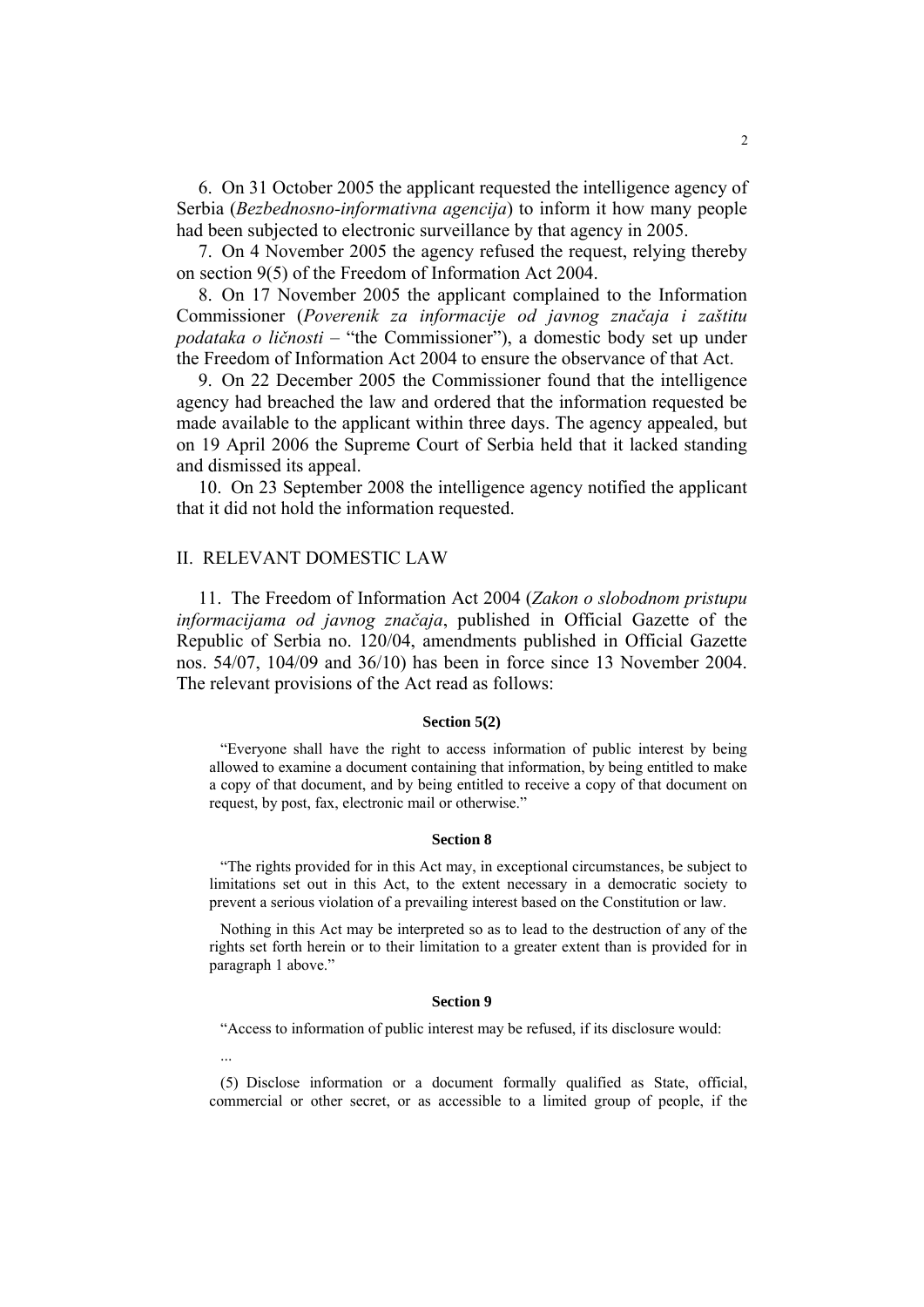disclosure of that information or document could seriously undermine a legitimate interest which has priority over freedom of information."

12. In accordance with section 22(1) of the Act, an applicant may lodge a complaint with the Commissioner if a public authority refuses his or her request for access to information. The decisions of the Commissioner are final and binding (see section 28(1) of the Act).

### III. RELEVANT INTERNATIONAL DOCUMENTS

13. The International Covenant on Civil and Political Rights, adopted under the auspices of the United Nations on 16 December 1966, entered into force in respect of Serbia on 12 March 2001. Article 19 of that Covenant guarantees freedom of expression in similar terms to those used in Article 10 of the Convention. In July 2011 the Human Rights Committee, the body of independent experts set up to monitor the implementation of that treaty, reiterated in its General Comment No. 34 that Article 19 of the Covenant embraced a right of access to information held by public bodies (document CCPR/C/GC/34 of 12 September 2011, § 18). It further stated that such information included records held by a public body, regardless of the form in which the information was stored, its source and the date of production (ibid.). Lastly, the Human Rights Committee emphasised that when a State party imposed restrictions on the exercise of freedom of expression, these may not put in jeopardy the right itself; in other words, the relation between right and restriction and between norm and exception must not be reversed (see § 21 of that document).

14. The Joint Declaration by the United Nations Special Rapporteur on Freedom of Opinion and Expression, the OSCE Representative on Freedom of the Media and the OAS Special Rapporteur on Freedom of Expression of December 2004 reads, in the relevant part, as follows:

"The right to access information held by public authorities is a fundamental human right which should be given effect at the national level through comprehensive legislation (for example Freedom of Information Acts) based on the principle of maximum disclosure, establishing a presumption that all information is accessible subject only to a narrow system of exceptions.

...

Access to information is a citizens' right. As a result, the procedures for accessing information should be simple, rapid and free or low-cost.

The right of access should be subject to a narrow, carefully tailored system of exceptions to protect overriding public and private interests, including privacy. Exceptions should apply only where there is a risk of substantial harm to the protected interest and where that harm is greater than the overall public interest in having access to the information. The burden should be on the public authority seeking to deny access to show that the information falls within the scope of the system of exceptions.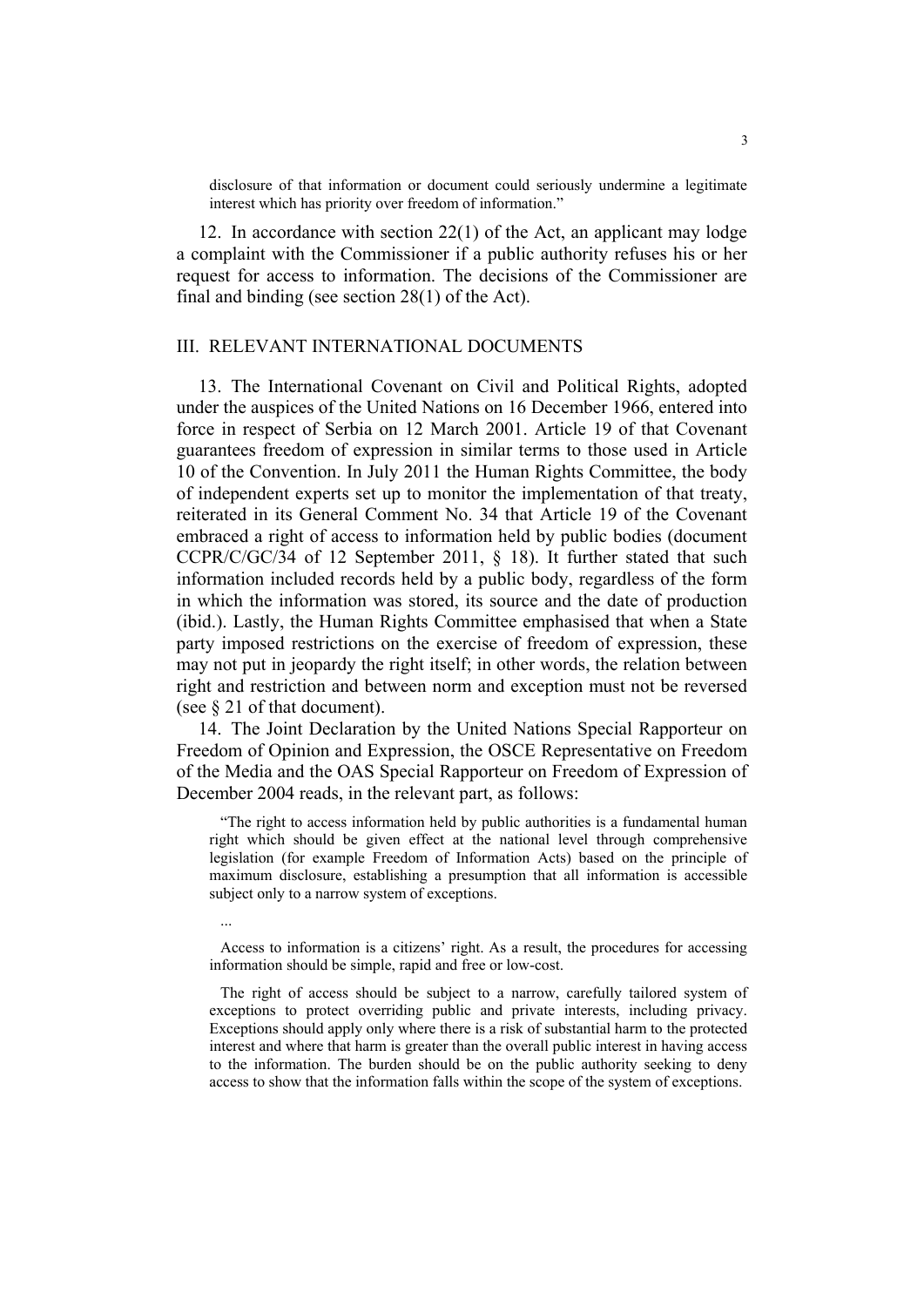Public authorities should be required to meet minimum record management standards. Systems should be put in place to promote higher standards over time.

The access to information law should, to the extent of any inconsistency, prevail over other legislation.

Those requesting information should have the possibility to appeal any refusals to disclose to an independent body with full powers to investigate and resolve such complaints.

National authorities should take active steps to address the culture of secrecy that still prevails in many countries within the public sector. This should include provision for sanctions for those who wilfully obstruct access to information. Steps should also be taken to promote broad public awareness of the access to information law.

Steps should be taken, including through the allocation of necessary resources and attention, to ensure effective implementation of access to information legislation.

Urgent steps should be taken to review and, as necessary, repeal or amend, legislation restricting access to information to bring it into line with international standards in this area, including as reflected in this Joint Declaration.

Certain information may legitimately be secret on grounds of national security or protection of other overriding interests. However, secrecy laws should define national security precisely and indicate clearly the criteria which should be used in determining whether or not information can be declared secret, so as to prevent abuse of the label 'secret' for purposes of preventing disclosure of information which is in the public interest. Secrecy laws should set out clearly which officials are entitled to classify documents as secret and should also set overall limits on the length of time documents may remain secret. Such laws should be subject to public debate."

15. The Joint Declaration by the United Nations Special Rapporteur on Freedom of Opinion and Expression, the OSCE Representative on Freedom of the Media, the OAS Special Rapporteur on Freedom of Expression and the ACHPR (African Commission on Human and Peoples' Rights) Special Rapporteur on Freedom of Expression of December 2006 reads, in so far as relevant, as follows:

"Public bodies, whether national or international, hold information not for themselves but on behalf of the public and they should, subject only to limited exceptions, provide access to that information."

## THE LAW

...

#### I. ALLEGED VIOLATION OF ARTICLE 10 OF THE CONVENTION

16. The applicant complained, under Article 10 of the Convention, that the intelligence agency of Serbia had denied it access to certain information concerning electronic surveillance, despite a final and binding decision of the Information Commissioner in its favour. Article 10 reads as follows: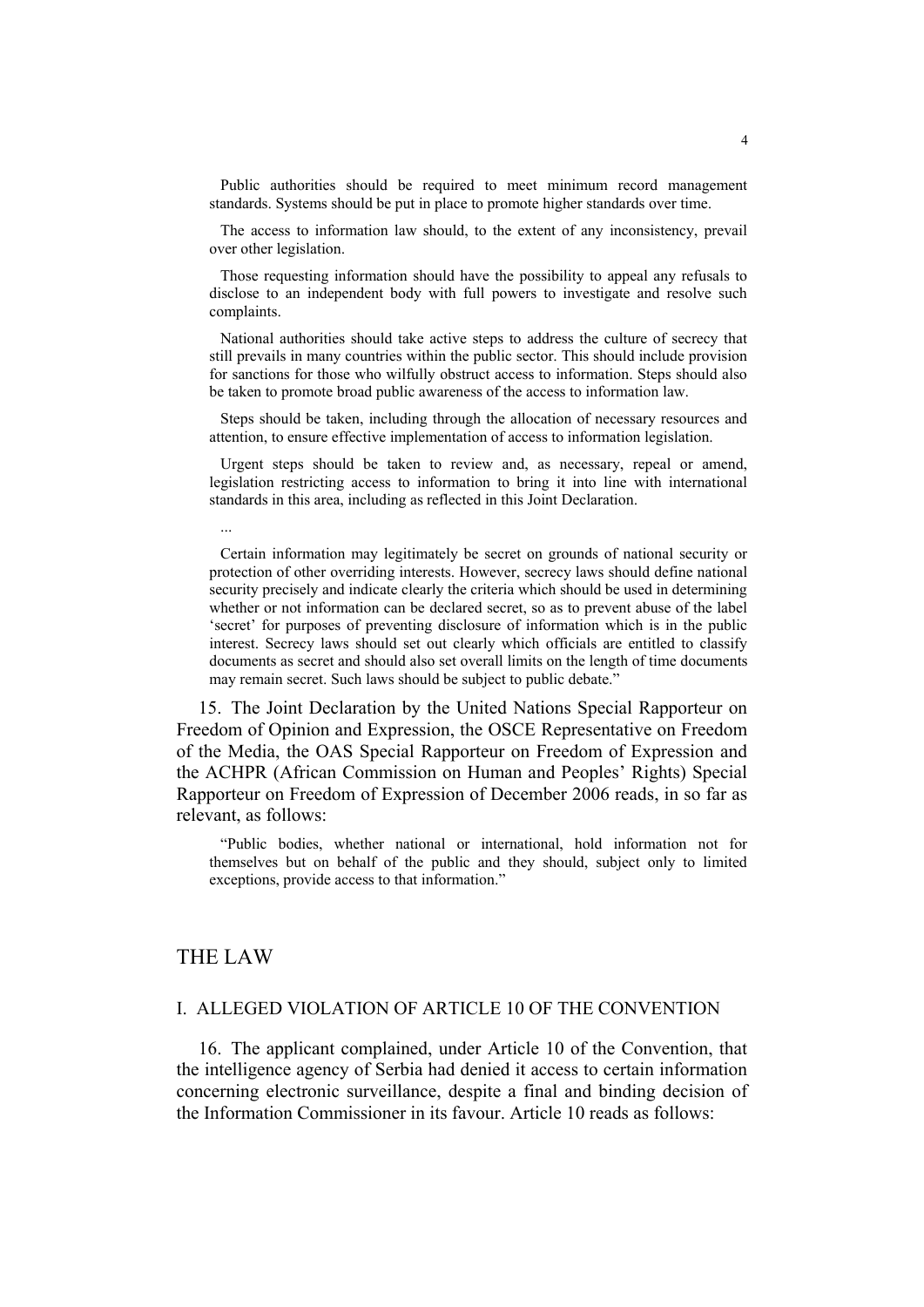"1. Everyone has the right to freedom of expression. This right shall include freedom to hold opinions and to receive and impart information and ideas without interference by public authority and regardless of frontiers. This Article shall not prevent states from requiring the licensing of broadcasting, television or cinema enterprises.

2. The exercise of these freedoms, since it carries with it duties and responsibilities, may be subject to such formalities, conditions, restrictions or penalties as are prescribed by law and are necessary in a democratic society, in the interests of national security, territorial integrity or public safety, for the prevention of disorder or crime, for the protection of health or morals, for the protection of the reputation or rights of others, for preventing the disclosure of information received in confidence, or for maintaining the authority and impartiality of the judiciary."

#### **A. Admissibility**

17. The Government argued that the application was out of time, taking into account the dates of the decisions of the Information Commissioner and the Supreme Court of Serbia in the applicant's case. They further submitted that Article 10 did not guarantee a general right of access to information and that the application was, as a result, incompatible *ratione materiae*. Lastly, they claimed that the application was incompatible *ratione personae* as the applicant did not need the information sought.

18. The applicant disagreed.

19. With regard to the first objection, the Court notes that the applicant did not complain about the decisions to which the Government referred, as they were in its favour. On the contrary, it complained about a refusal of the intelligence agency of Serbia to provide it with certain information despite those decisions. Given that the applicant filed its application with the Court while the impugned situation was ongoing, this objection must be rejected.

20. With regard to the second and third objections, the Court recalls that the notion of "freedom to receive information" embraces a right of access to information (see *Társaság a Szabadságjogokért v. Hungary*, no. 37374/05, § 35, 14 April 2009). The Court has also held that when a non-governmental organisation is involved in matters of public interest, such as the present applicant, it is exercising a role as a public watchdog of similar importance to that of the press (*Animal Defenders International v. the United Kingdom*  [GC], no. 48876/08, § 103, 22 April 2013). The applicant's activities thus warrant similar Convention protection to that afforded to the press (see *Társaság a Szabadságjogokért*, cited above, § 27). Accordingly, the Government's remaining objections must also be rejected.

21. As this complaint is not manifestly ill-founded within the meaning of Article 35 § 3 (a) of the Convention and it is not inadmissible on any other grounds, it must be declared admissible.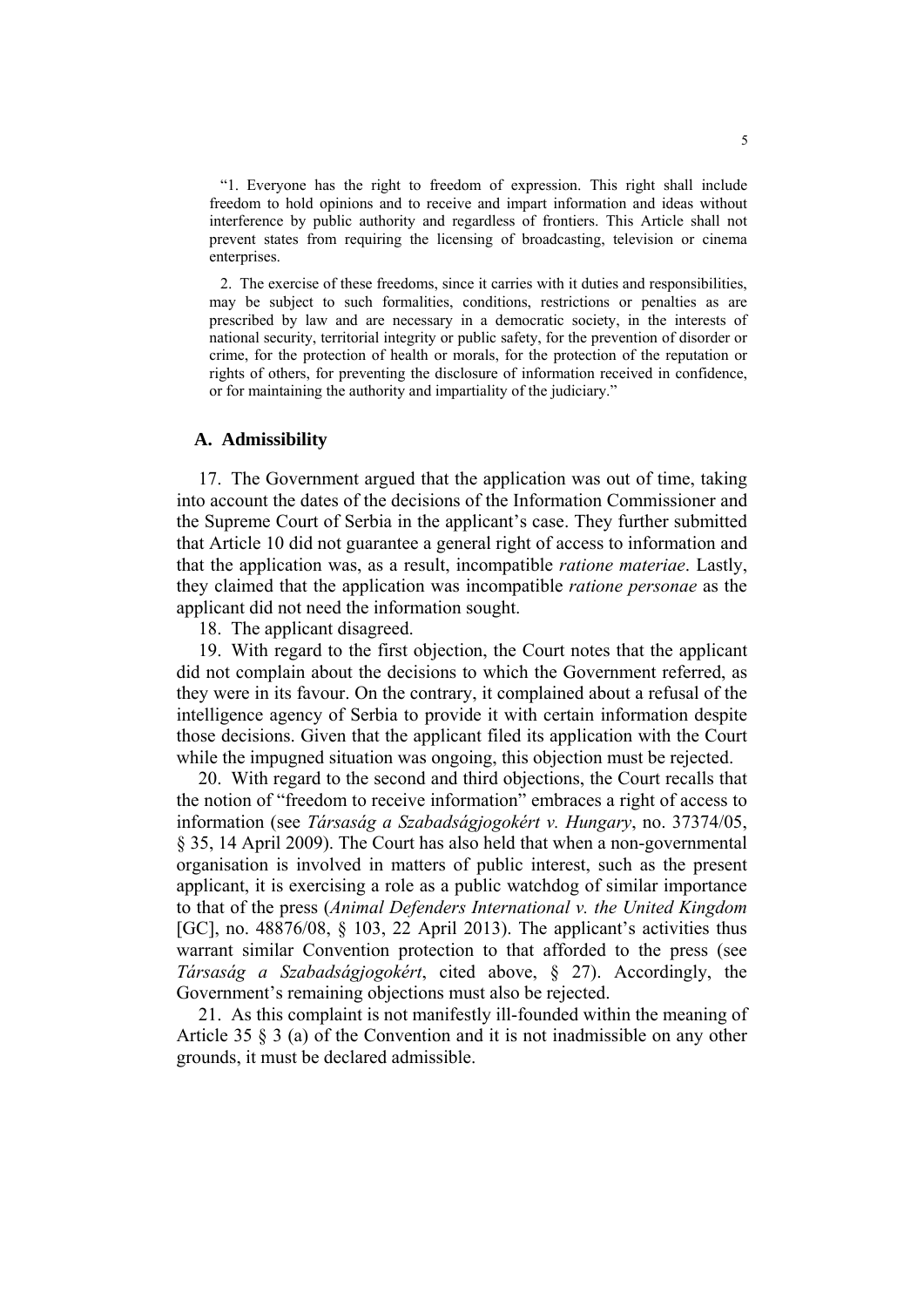#### **B. Merits**

22. The applicant submitted that the refusal of the intelligence agency to provide it with information as to the use of electronic surveillance measures had adversely affected its ability to exercise its role as a public watchdog, in breach of Article 10 of the Convention.

23. The Government claimed that the intelligence agency did not hold the information requested (they referred to the intelligence agency's letter of 23 September 2008 mentioned in paragraph 10 above). They added that freedom to receive information merely prohibited a State from restricting a person from receiving information that others wished or might be willing to impart to him; that freedom could not be construed as imposing on a State, in the circumstances of the present case, positive obligations to collect and disseminate information of its own motion (see *Guerra and Others v. Italy*, 19 February 1998, § 53, *Reports of Judgments and Decisions* 1998-I).

24. The Court notes that the applicant requested the intelligence agency to provide it with some factual information concerning the use of electronic surveillance measures. The agency first refused the request, relying thereby on the statutory provision applicable to secret information. After an order by the Information Commissioner that the information at issue be nevertheless disclosed, the intelligence agency notified the applicant that it did not hold that information. As the applicant was obviously involved in the legitimate gathering of information of public interest with the intention of imparting that information to the public and thereby contributing to the public debate, there has been an interference with its right to freedom of expression (see, by analogy, *Társaság a Szabadságjogokért*, cited above, § 28, and *Kenedi v. Hungary*, no. 31475/05, § 43, 26 May 2009).

25. The exercise of freedom of expression may be subject to restrictions, but any such restrictions ought to be in accordance with domestic law. The Court finds that the restrictions imposed by the intelligence agency in the present case did not meet that criterion. The domestic body set up precisely to ensure the observance of the Freedom of Information Act 2004 examined the case and decided that the information sought had to be provided to the applicant. It is true that the intelligence agency eventually responded that it did not hold that information, but that response is unpersuasive in view of the nature of that information (the number of people subjected to electronic surveillance by that agency in 2005) and the agency's initial response.

26. The Court concludes that the obstinate reluctance of the intelligence agency of Serbia to comply with the order of the Information Commissioner was in defiance of domestic law and tantamount to arbitrariness.

There has accordingly been a violation of Article 10 of the Convention.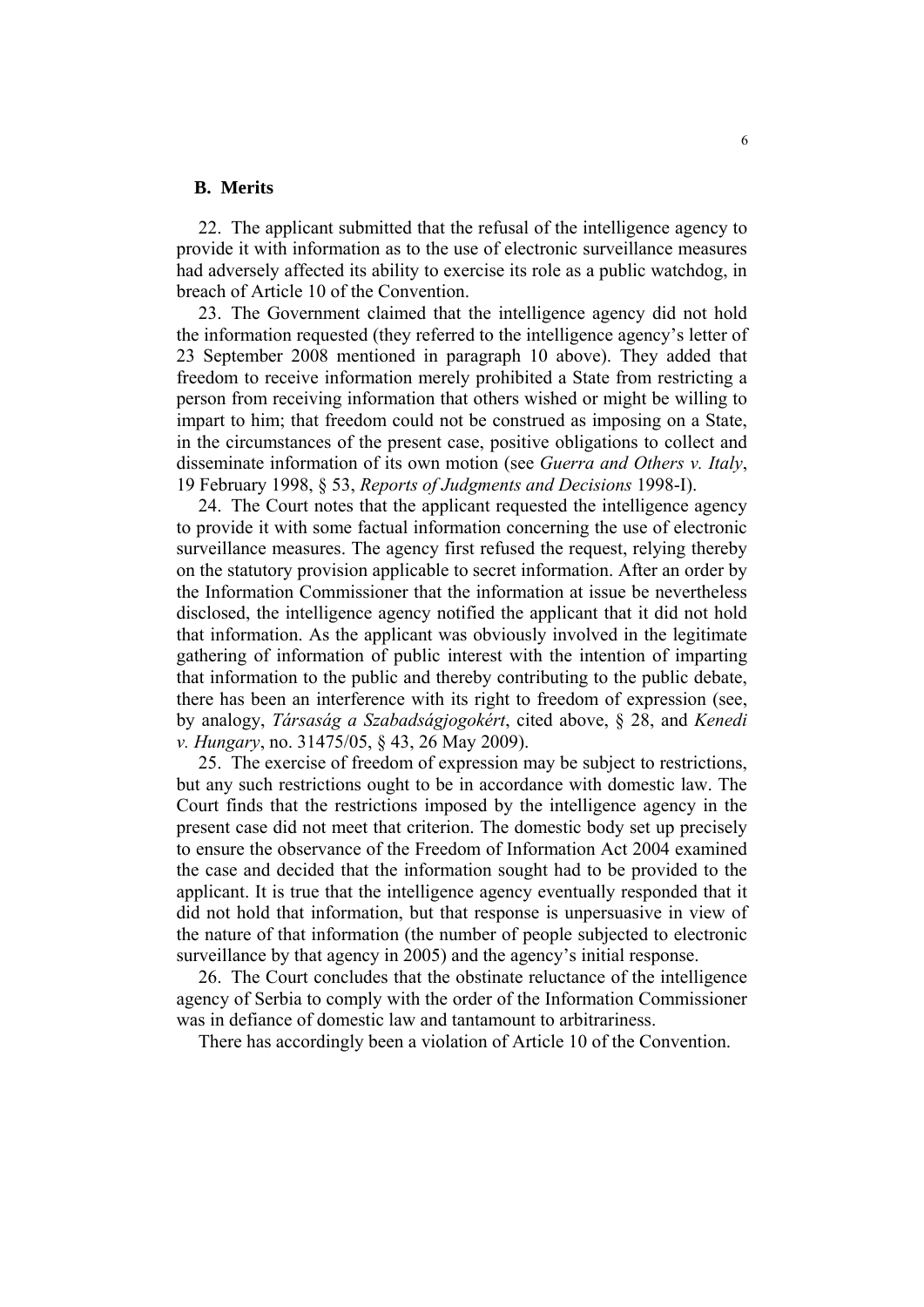### II. ALLEGED VIOLATION OF ARTICLE 6 OF THE CONVENTION

27. The applicant complained that the refusal of the intelligence agency to comply with the order of the Information Commissioner amounted also to a violation of Article 6 of the Convention.

28. The Government contested that argument.

29. Having regard to the finding relating to Article 10 of the Convention, the Court considers that it is not necessary to examine the admissibility or the merits of the same complaint under Article 6 (see, by analogy, *Lepojić v. Serbia*, no. 13909/05, § 79, 6 November 2007, and *Filipović v. Serbia*, no. 27935/05, § 60, 20 November 2007).

### III. APPLICATION OF ARTICLE 46 OF THE CONVENTION

30. The relevant part of Article 46 of the Convention reads as follows:

"1. The High Contracting Parties undertake to abide by the final judgment of the Court in any case to which they are parties.

2. The final judgment of the Court shall be transmitted to the Committee of Ministers, which shall supervise its execution. ..."

31. Before examining the applicant's claim for just satisfaction under Article 41 of the Convention and in view of the circumstances of the instant case, the Court wishes to consider what consequences may be drawn for the respondent State from Article 46. It reiterates that by virtue of Article 46 the High Contracting Parties have undertaken to abide by the final judgments of the Court in any case to which they are parties, execution being supervised by the Committee of Ministers of the Council of Europe. It follows, among other things, that a judgment in which the Court finds a breach imposes on the respondent State a legal obligation not just to pay those concerned any sums awarded under Article 41, but also to select, subject to supervision by the Committee of Ministers, the general and/or, if appropriate, individual measures to be adopted in their domestic legal order to put an end to the violation found by the Court and to redress so far as possible the effects (see *Scozzari and Giunta v. Italy* [GC], nos. 39221/98 and 41963/98, § 249, ECHR 2000-VIII). The aim is to put the applicant, as far as possible, in the position he would have been in had the requirements of the Convention not been disregarded (*restitutio in integrum*) (see *Emre v. Switzerland (no. 2)*, no. 5056/10, § 69, 11 October 2011). Although it is in principle not for the Court to determine what remedial measures may be appropriate to satisfy the respondent State's obligations under Article 46 of the Convention, the violation found in this case, by its very nature, does not leave any real choice as to the measures required to remedy it (see *Assanidze v. Georgia* [GC], no. 71503/01, § 202, ECHR 2004-II, and *Karanović v. Bosnia and Herzegovina*, no. 39462/03, § 29, 20 November 2007).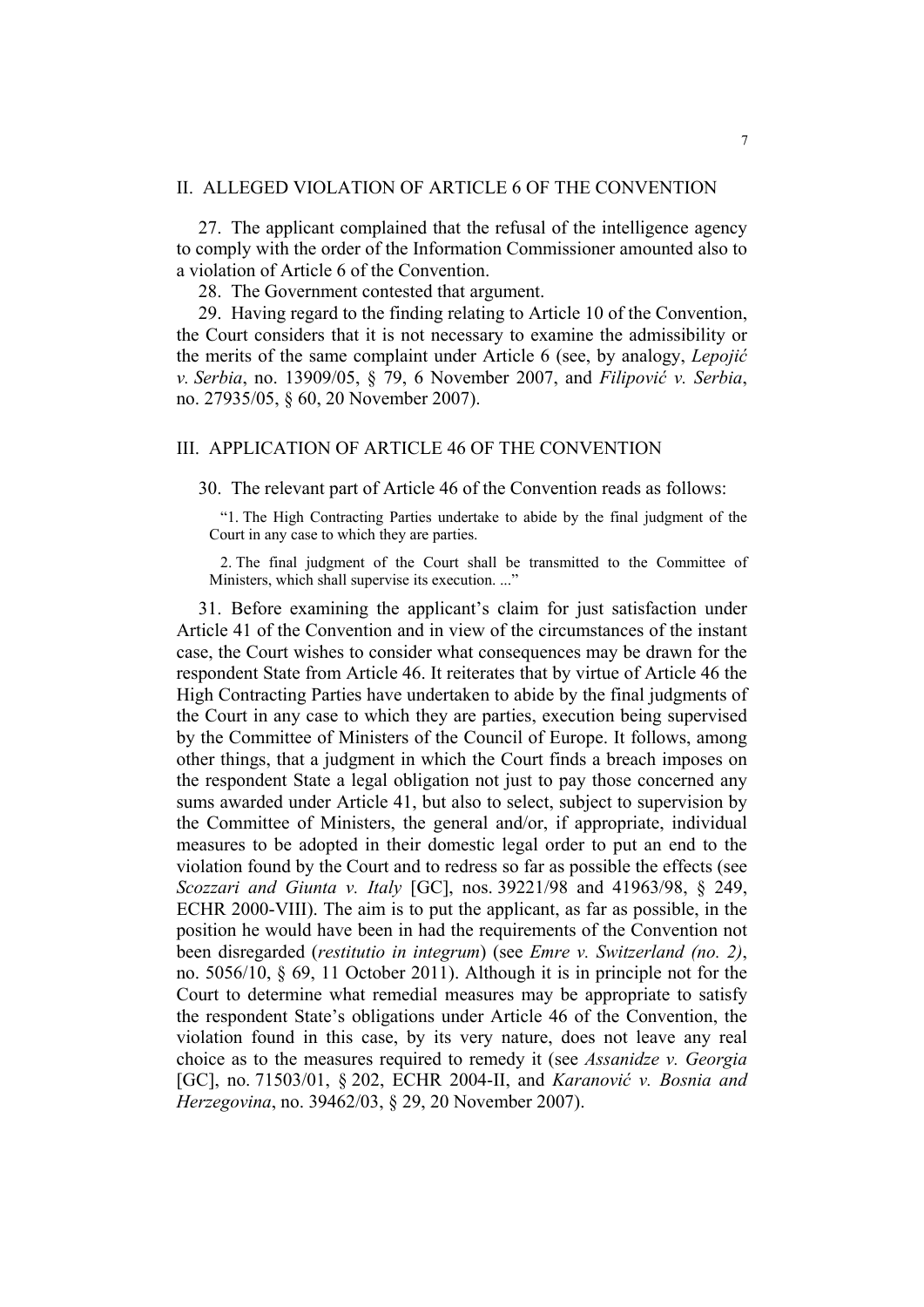32. In view of the foregoing, the Court finds that the most natural execution of its judgment, and that which would best correspond to the principle of *restitutio in integrum*, would have been to secure that the intelligence agency of Serbia provide the applicant with the information requested (namely, how many people were subjected to electronic surveillance by that agency in the course of 2005).

### IV. APPLICATION OF ARTICLE 41 OF THE CONVENTION

33. Article 41 of the Convention provides:

"If the Court finds that there has been a violation of the Convention or the Protocols thereto, and if the internal law of the High Contracting Party concerned allows only partial reparation to be made, the Court shall, if necessary, afford just satisfaction to the injured party."

34. The applicant claimed 8,000 euros (EUR) for non-pecuniary damage suffered on account of the fact that, because of the refusal of the intelligence agency to provide it with the information requested, it had been unable to generate, and contribute to, an open and well-informed public debate on the use of electronic surveillance measures in Serbia.

35. The Government contested that claim.

36. The Court considers that the finding of a breach and the order made in paragraph 32 above constitute sufficient just satisfaction for any nonpecuniary damage which the applicant may have suffered (see *Társaság a Szabadságjogokért*, cited above, § 43).

# FOR THESE REASONS, THE COURT UNANIMOUSLY

- 1. *Declares* the complaint under Article 10 of the Convention admissible;
- 2. *Holds* that there has been a violation of Article 10 of the Convention;
- 3. *Holds* that there is no need to examine the complaint under Article 6 of the Convention;
- 4. *Holds* that the respondent State must ensure, within three months from the date on which the judgment becomes final in accordance with Article 44 § 2 of the Convention, that the intelligence agency of Serbia provide the applicant with the information requested;
- 5. *Holds* that the finding of a violation and the order made under point 4 constitute sufficient just satisfaction for any non-pecuniary damage sustained by the applicant.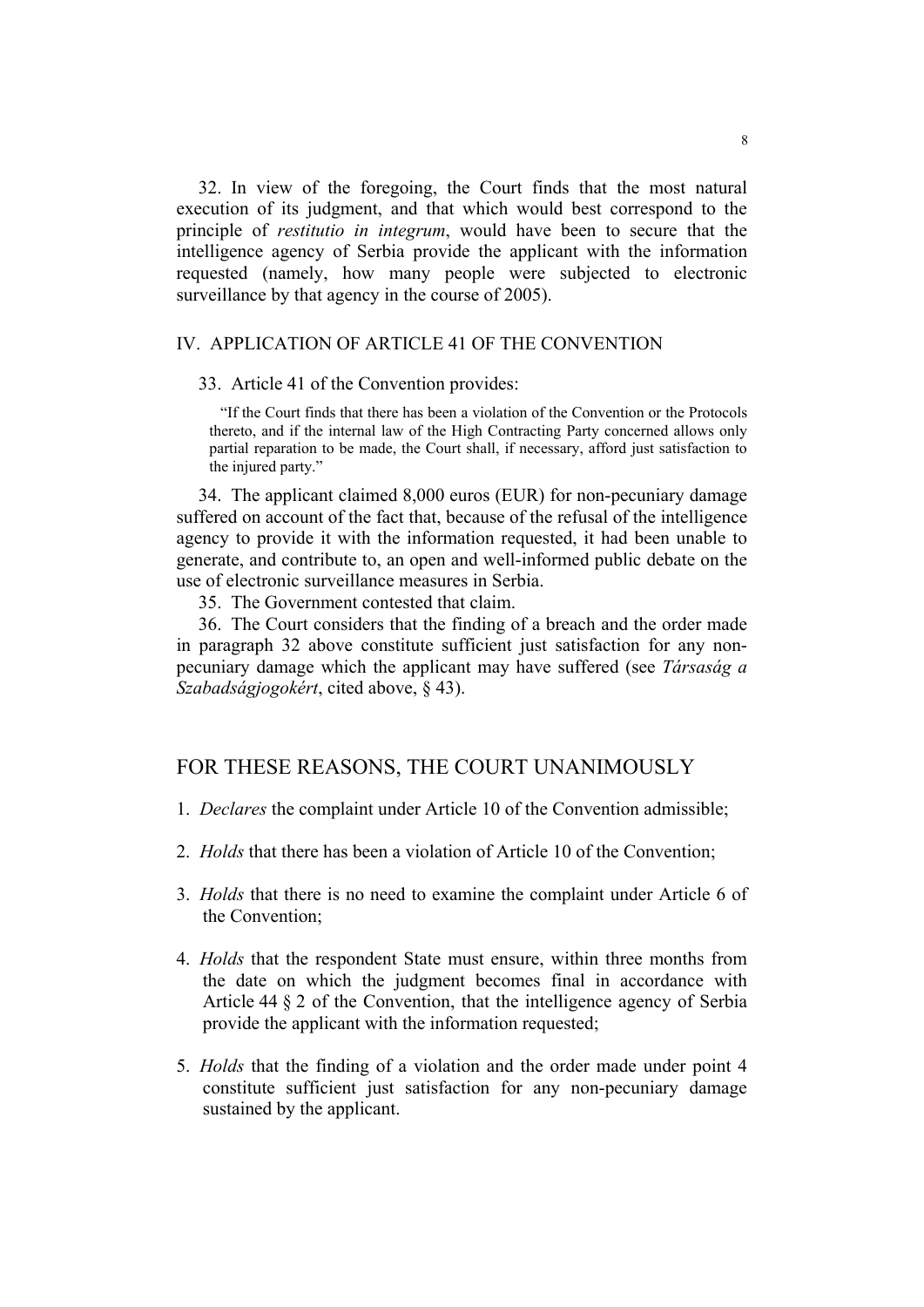Done in English, and notified in writing on 25 June 2013, pursuant to Rule 77 §§ 2 and 3 of the Rules of Court.

 Stanley Naismith Guido Raimondi Registrar President

In accordance with Article 45 § 2 of the Convention and Rule 74 § 2 of the Rules of Court, the separate opinion of Judges Sajó and Vučinić is annexed to this judgment.

G.R.A.

S.H.N.